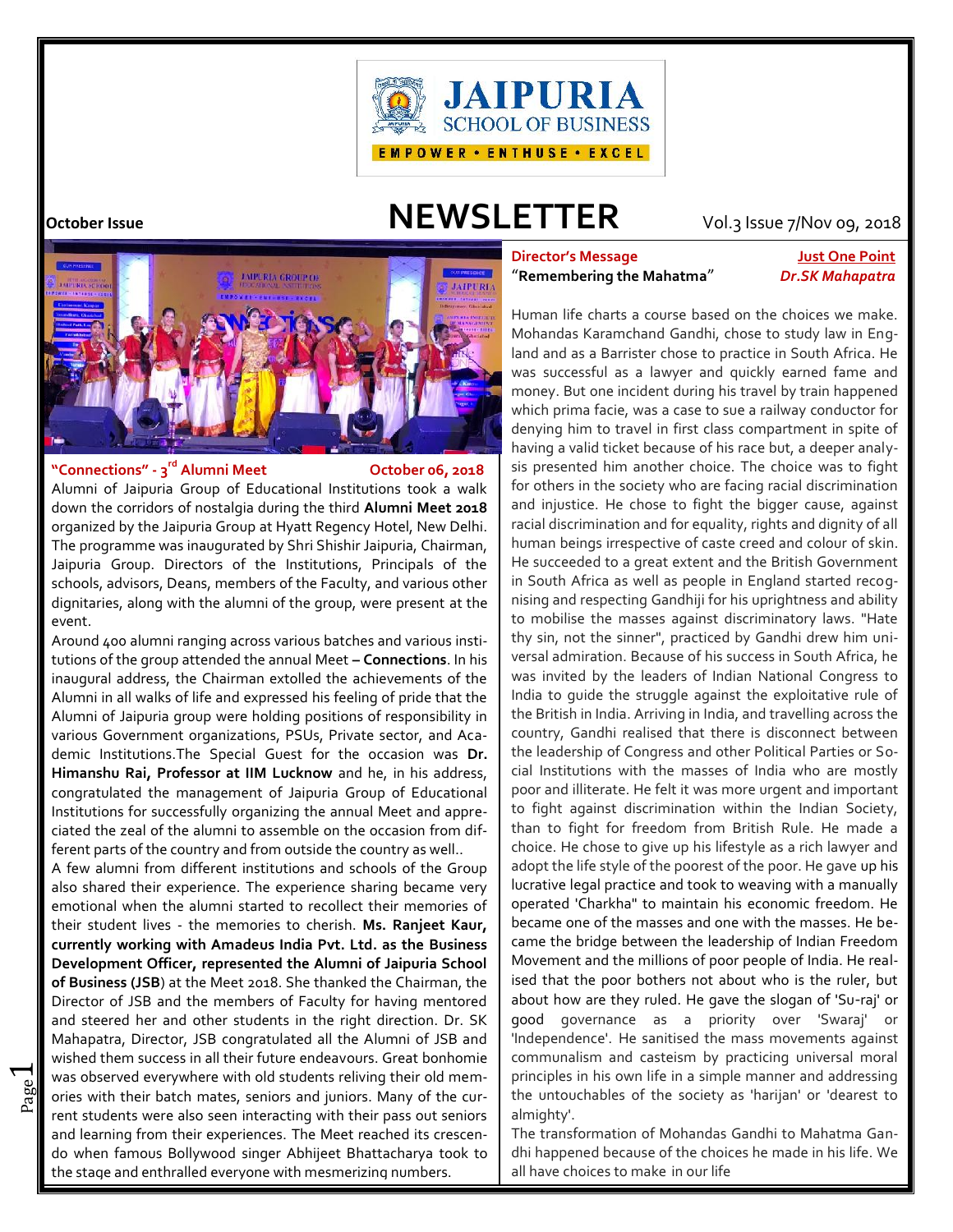### **MDP October 12, 2018**

### **"Contract Labour Management"**

A Workshop on "Contract Labour Management – Issues & Implications" was organised by the Management Development Centre at the Centre for Leadership Excellence of JSB.

Dr. SP Verma, Head- MDP & Consulting, JSB; Mr. YK Gupta, Principal Consultant, HR Management Pvt. Ltd; Dr. MK Pandey, Advocate, Supreme Court and Mr. Pankaj Kumar, Former Labour vocate, Supreme Court and Mr. Pankaj Kumar, Former Labour<br>Commissioner, UP were the resource persons for the said programme. **Mr. Rajiv Bansal, Divisional Chairman, Indian Indus-Mr. Chairman, tries Association** was the Chief Guest on the occasion.18 participants ranging from senior and middle level HR professionals from the Corporates of Delhi / NCR region and outside locations such as **Expert Talk** Pune and Dehradun attended the workshop. tries Association was the Chief Guest on the occasion.18 participants ranging from senior and middle level HR professionals from<br>the Corporates of Delhi / NCR region and outside locations such as<br>Pune and Dehradun attended

**gional Labour Commissioner Shri Tej Bahadur**.

**Expert Talk October 12, 2018 October 2018**



The first-year students at JSB attended a quest talk on "Packag**ing - World's third largest industry**" by **Dr. Hari Mohan Kansal** at **Dr. Kansal**a session held at the campus. **Dr. Hari Mohan Kansal is a PhD,** a session held at the campus. Dr. Hari Mohan Kansal is a PhD, with t<br>Chartered engineer, a fellow of the Institution of engineers and with t **a life member of the HCHE.** He is a global Corporate leader, management consultant, mentor and distinguished educationist. **a life member of the HCHE.** He is a global Corporate leader,<br>management consultant, mentor and distinguished educationist.<br>Dr. Kansal has been a CEO and Director with multinational companies, during his more than three decades of illustrious career. He has also been Director with Jindal Group, and UFLEX.

He very beautifully explained packaging and its impact on the sales of the products. Packaging is an integral marketing strategy to glamorize a product while also emphasizing the sustainability. Further, the speaker discussed about the evolution of food packaging and the measures which could be taken to reduce wastage. He also emphasized the growing capacity and scope of green packaging since polythene, polyester and bi axial-oriented polypropylene (BOPP) are all non-biodegradable. The Speaker also discussed **the four 'R's – Reduce, Reuse, Recycle, and Rethink** - **four Reduce, Reuse, Recycle,** which are very important to create a clean and green environment. panies, during his more than three decades of illustrious career.<br>He has also been Director with Jindal Group, and UFLEX.<br>He very beautifully explained packaging and its impact on the<br>sales of the products. Packaging is an

### . **Workshop** on E-Com **October 26, 2018**

 $\mathbf{\sim}$ 

The first year students at JSB attended a workshop on "**Scope and Future of E-Commerce in the Indian Market**" **conducted by Dr. Brijesh Kumar Gupta, founding Director, BRAANET Technolo-Director, IIEC, Bengalurugies Pvt. Ltd. and Mr. P. Rajguru, Director, IIEC, Bengaluru**.

 $\frac{80}{20}$  has transformed the way business is done in India. The speakers ity, the resulting paradigm shift in the world of trading. E-commerce  $\Box$  Ind The speakers explained about E-Commerce and emphasized on  $\,|\,$ informed the students that the Indian E-commerce market is expected to grow to US\$ 200 billion by 2026 from US\$ 38.5 billion in 2017. They further discussed that rapid growth of E-commerce in India is being driven by greater customer choice and considering **The session was very synergistic and illuminating**. the resulting paradigm shift in the world of trading. E-commerce<br>
has transformed the way business is done in India. The speakers<br>
informed the students that the Indian E-commerce market is ex-<br>
pected to grow to US\$ 200 b



**Expert Talk October 15, 2018**

The first year students at JSB attended a Guest Talk on "**Multi Commodity Exchange or MCX"** held at the Dr Rajaram Jaipuria Hall of Inspiration **by Mr. Vinit Kaler** who is currently a teaching faculty for MCX and has an experience of around 6 years in reputed trading companies.

The Guest Speaker, Mr. Kaler discussed about the basics of the Commodity Market and presented a differentiation between the functioning of the Commodity Market and the Stock Market. He also informed the audience about the fact that India is the  $7^{th}$  largest dealer in commodity market (close to Rs. 50,000 Cr as daily transactions) in the world. He, further, discussed about various aspects related to the Commodity Market including anticipating the risks involved.

The speaker highlighted the major differences between commodities, shares and derivatives and also discussed about the career opportunities in this field. The session concluded with the Question & Answer round wherein the students got many of their queries answered by the speaker.





India's demographic dividend and rising internet accessibility, the sector is slated to scale greater heights. In the end, the speakers discussed how the growth of the industry has been triggered by increasing internet and smartphone penetration and how to be prospering entrepreneurs.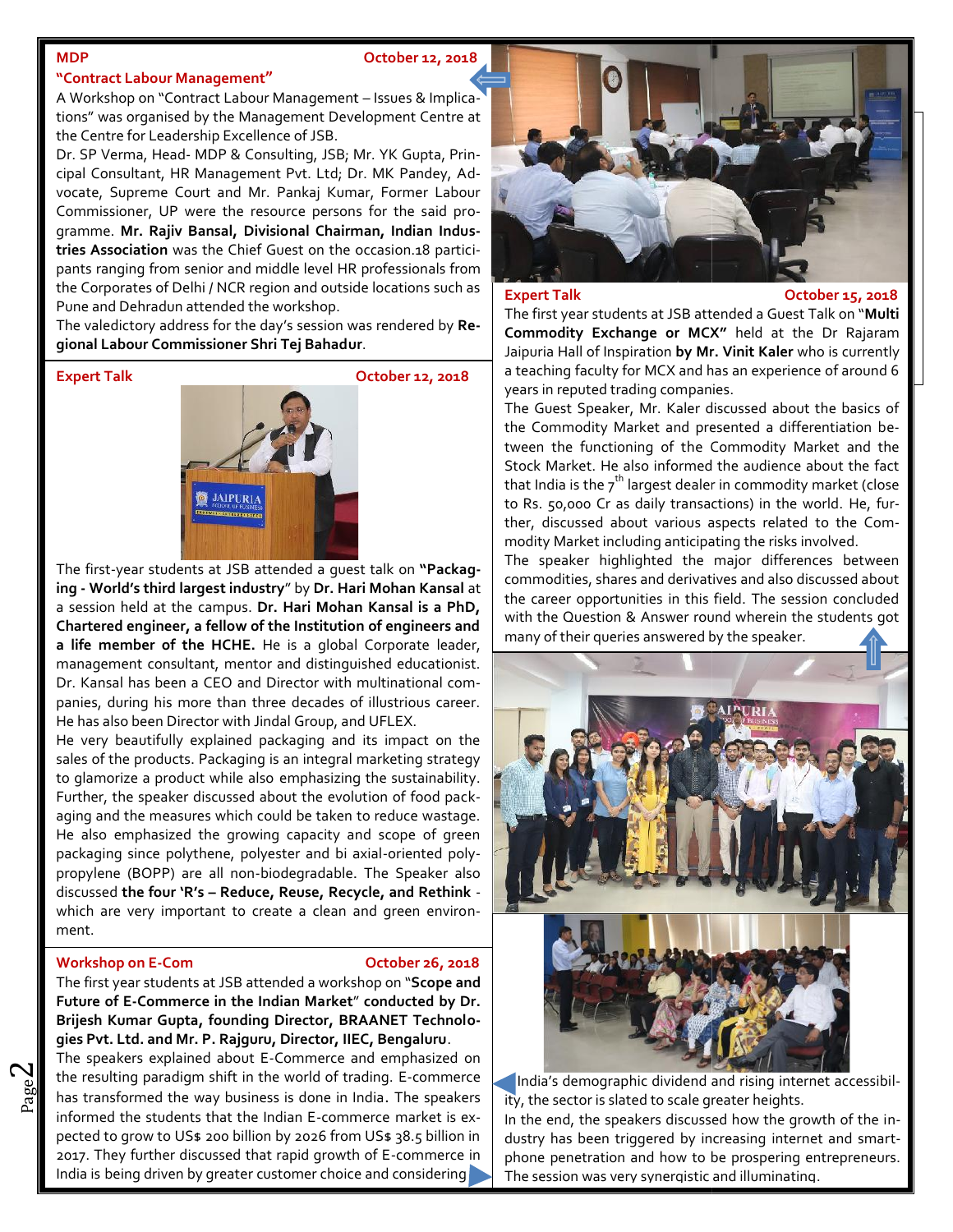### **Intra College Sports Day October 13, 2018**



The campus was full of life throughout the day with different games taking place all through. The whole campus was abuzz with excitement.

Later, during the closing ceremony, the Director, Dr. SK Mahapatra awarded the winners with gift hampers and certificates and congratulated all the participants for their enthusiastic participation in the sports event. He, further, urged all the students to keep working hard with the same spirit in extra curricular activities and in academics as well.

It is noteworthy that the whole event was organized and conducted by the student members of the Sports Club under the supervision of Prof. Bhupender Singh and Prof. Yusuf Mehdi.

### **Advertainment – A Marketing Ideation Competition**

JSB organized **Marketing Idea competition- Advertainment** on October 31, 2018 at the Centre of Creativity and Innovation. The event was inaugurated by Dr. SK Mahapatra, Director wherein he urged the participants to unleash their creativity. **Prof. Maninder Singh, the keynote speaker** set the ball rolling by highlighting the move from finite products & infinite customers' era to the present era 'Marketing 4.0' where the customers are finite. The participating team were given product ideas for which the team had to design a logo, tagline and enact a script within an hour.

The competitive event was designed to drive home the significance of positioning and how the brand mantra is an important enabler for marketing mix.



ო

## to display their physical prowess. The outdoor sports events were conducted at the Insti-

tute's playground and the indoor events in the activity hall. JSB always promotes the participation of girls in almost all

The Sports Club of JSB, under the aegis of the Centre for Creativity and Innovation held a one-day Intra-College Sports Event for the students. The objectives were to develop in them a sporting spirit and providing them avenue

the activities that take place in the Institute. Following the same spirit, the girl students also participated in all the games and proved their mettle.



**National Unity Day COLOGIST:** COLOGIST: 0.18



The PGDM students at JSB, along with the members of the faculty and staff, observed **National Unity Day (Rashtriya Ekta Diwas**) on the occasion of birthday of Sardar Vallabhbhai Patel. The day was introduced by the GoI and was inaugurated by Prime Minister Shri Narendra Modi in 2014 to pay tribute to Sardar Patel on his birthday who was instrumental in keeping India united and was also one of the founding leaders of the Republic of India. On the occasion, the final year students delivered speeches on the importance of the day and about the life and contribution of the Iron Man of India. The day also coincides with the Vigilance Awareness Week, wherein Sardar Patel had a lot to contribute since he constantly fought against corruption. The students, in their speeches, highlighted Sardar Patel's contribution towards uniting India and making it corruption free. Sardar Patel is an inspiration for all and the students, on the National Unity Day, pledged to always stay united and fight against the evils prevailing in the society.

"Manpower without Unity is not a strength unless it is harmonised and ... united properly, then it becomes a spiritual power."

> ~Sardar Vallabhbhai Patel 31 Oct. 1875 - 15 Dec. 1950